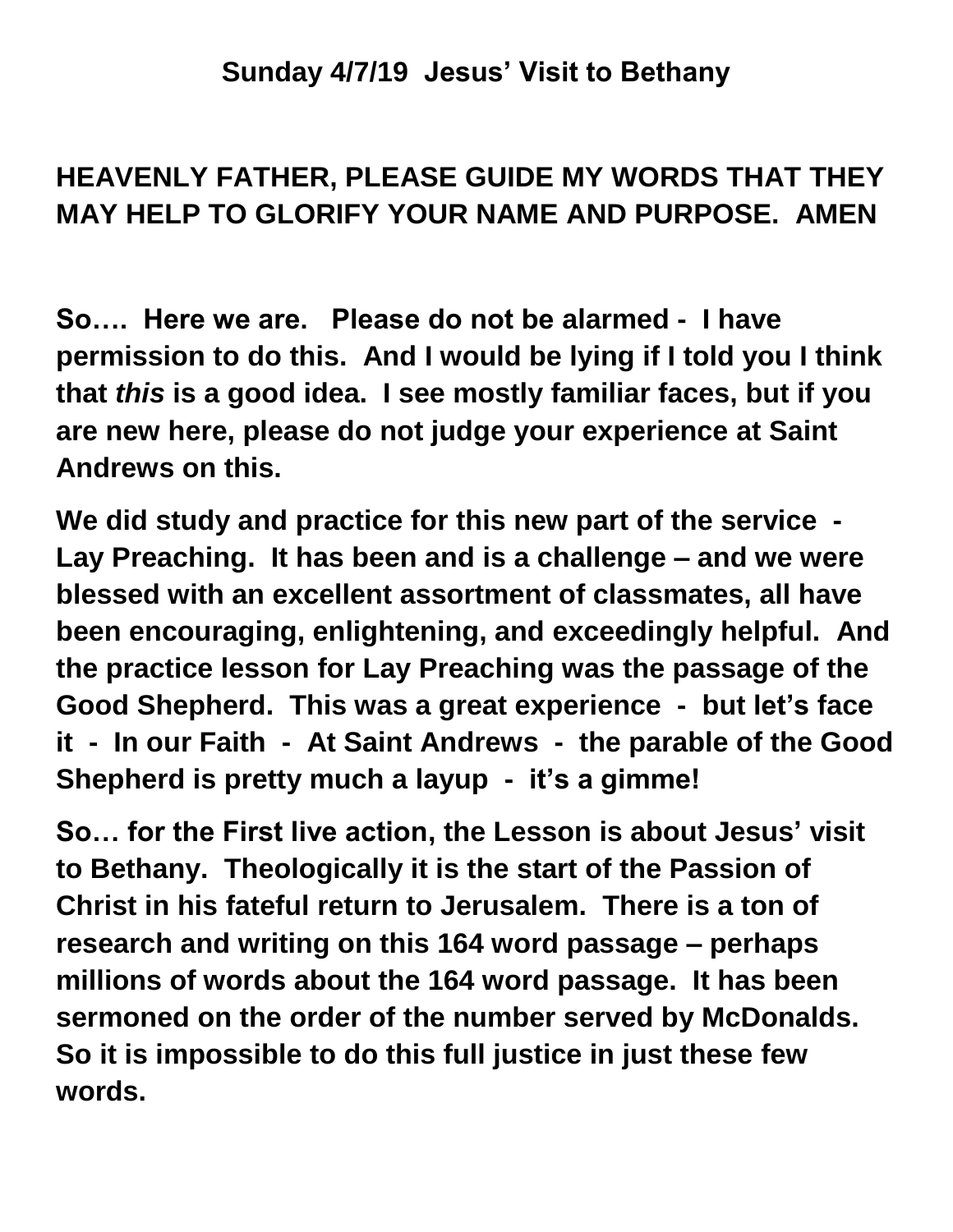**On the way to Jerusalem, Jesus stops in Bethany and is invited to dinner at the House of Lazarus, whom Jesus has just brought back to life (revivified) - and other than it being at his house, Lazarus does not speak in this passage – quiet… perhaps pondering, we can only wonder, his recent return to the living. The significance of Lazarus' presence is the foretelling of Jesus' own death and resurrection to come.**

**After dinner Mary washes Jesus' feet with an astonishing amount of exotic and very expensive perfume (in today's parlance say worth around \$40,000 bucks), so a very obviously, extravagant gesture. She anoints Jesus with this perfume and then proceeds to wipe his feet with her HAIR! I have been on the Planet for 66 years and have seen some things, but this certainly caught my attention and I thought about Mary and her care of Jesus. This event points to Jesus' washing of his decuples feet at the last supper and his instruction to the twelve to wash each other as a tradition of their discipleship.**

**Also among the dinner guests is Judas Iscariot - (And I just have to say here that I think it is hard to find** *anyone* **in history who has ruined a perfectly good name for future generations more than Judas Iscariot. When was the last time you heard a proud parent introduce you to little Judas? You just don't hear the name anymore. So Judas pipes up that he objects to the wasting of the fine perfume on Jesus' anointing – complaining that it's value should have been donated to the poor, and put into the purse of which he is in charge. He scolds Mary about the use of the perfume, and Jesus immediately responds by confronting Judas and saying**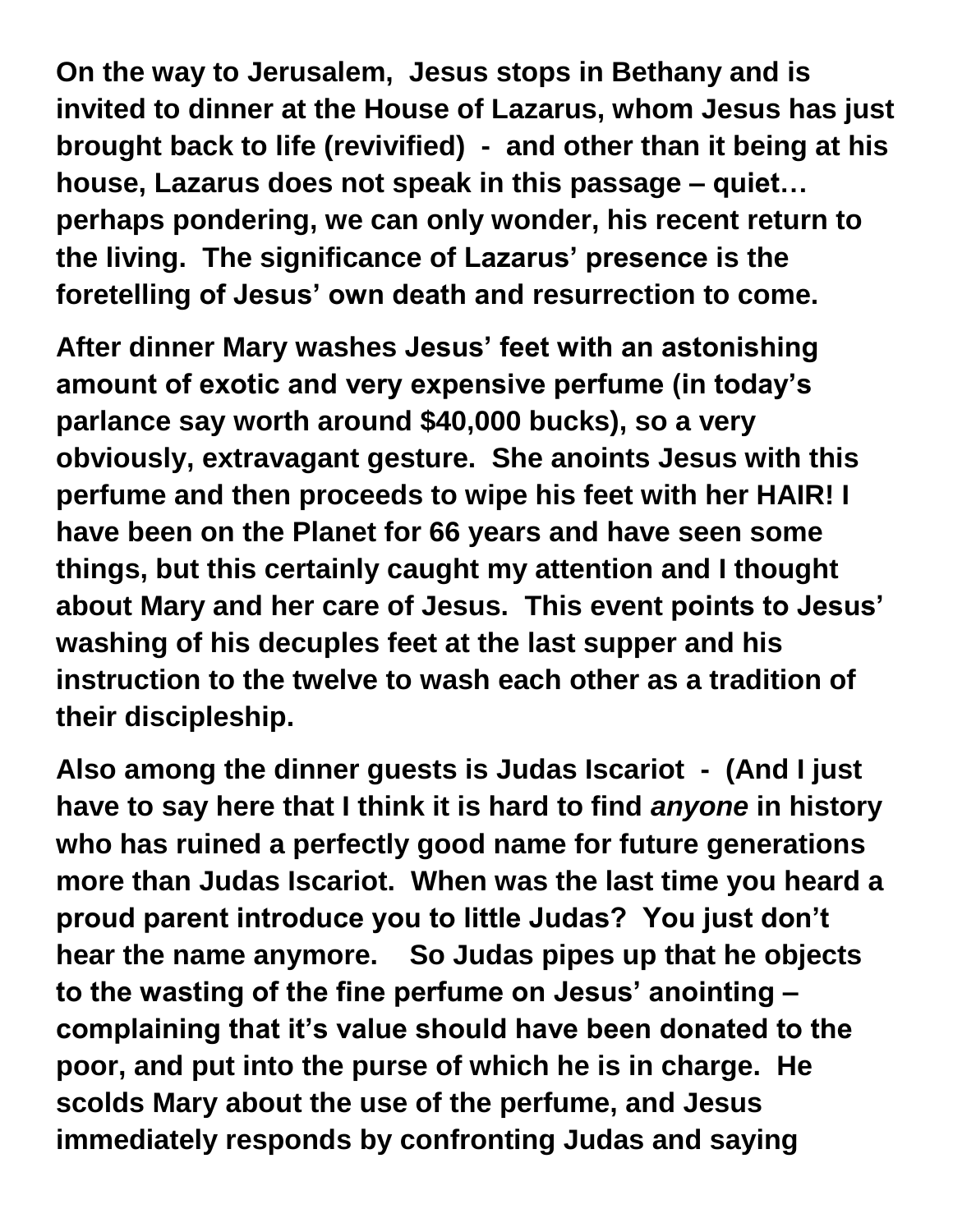**"LEAVE HER ALONE You talk a good game about helping the poor but you really don't." We learn that while he is the Fund Manager of this Purse for the Poor, he is taking the money for his own use, and not giving it to the poor. - Judas is here revealed as a thief… an embezzler… he is untrustworthy. Scholars tell us that early Christians pointed to Judas' greed as an explanation for his betrayal of Jesus.**

**So here it is. This passage puts the very most dedicated disciple – the essence of caring devotion, who puts no price on her discipleship, in the same place as the most recognizable villain - a thief - a betrayer of Trust essentially a murderer. A very stark contrast to each other - Mary the most devoted and** *very importantly* **the very first one to understand the true meaning of Discipleship - and Jesus' betrayer - the greedy, do anything to get ahead, the ugliest of humanity - and they are both disciples of Jesus.**

**So one obvious question is who is more in need of Jesus' love? Don't get me wrong - I am a very big Mary fan here but Jesus did not give his life for our goodness, for our spectacular acts of devotion and kindness – He gave his life for our Sins. Clearly we have to come to terms here with Judas. It is just easier to have him lurking around unforgiven and forsaken.**

Last week the reading from 2<sup>nd</sup> Corinthians tells us that God **has entrusted us with reconciliation in Jesus' death. Reconciliation is up to us. Perhaps this is the ultimate challenge for reconciliation for us. Mary the awesome perfume lady with the cool hair, is a disciple of Jesus. Judas the treacherous, is a disciple of Jesus.**